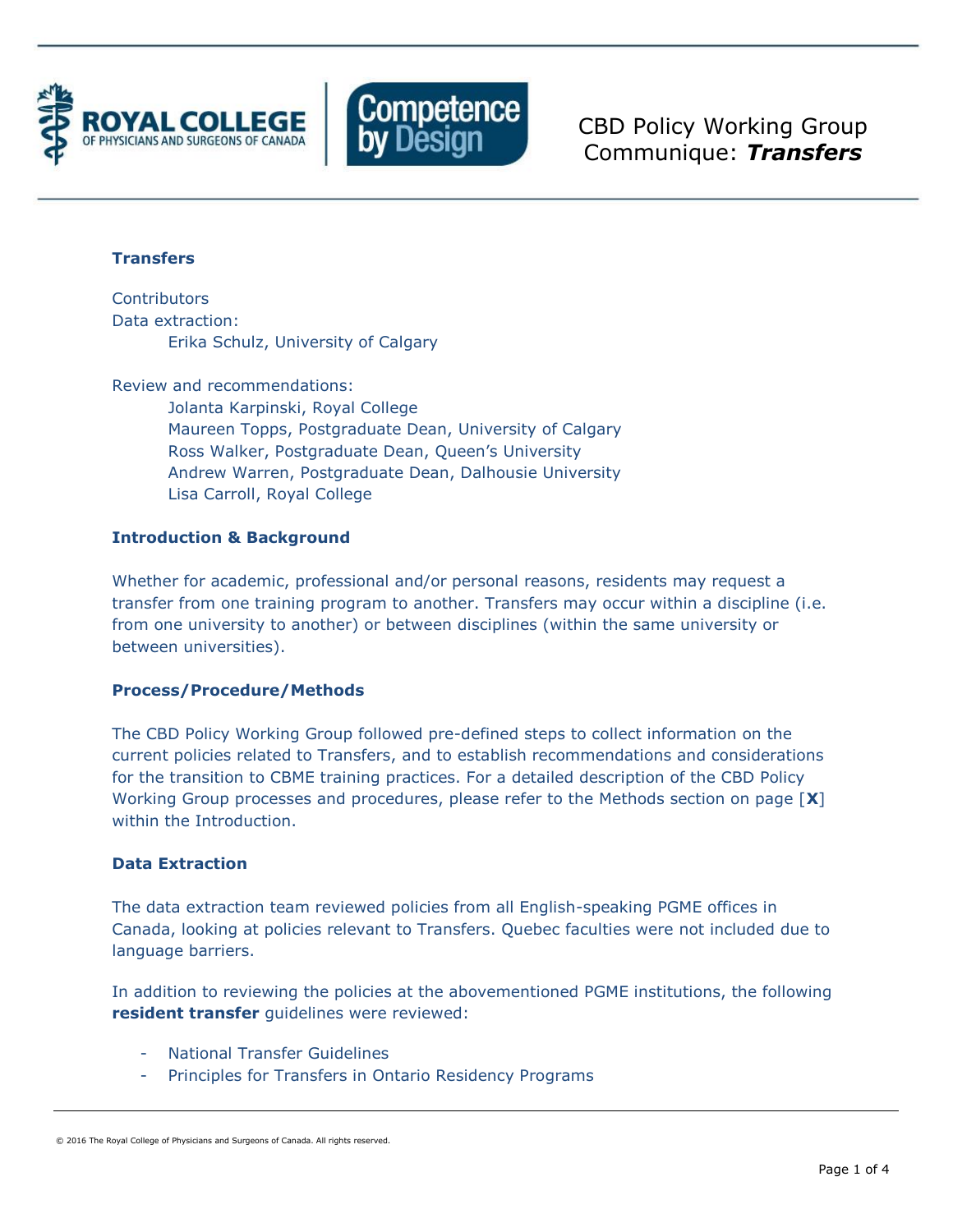## **Key terms and definitions**

| <b>Key terms</b>     | Other terms currently in use | <b>Definition</b>    |
|----------------------|------------------------------|----------------------|
| Eligibility criteria | Sufficient exposure,         | Amount of time spent |
| (Time-based)         | Appropriate exposure,        | in the resident's    |
|                      | Reasonable exposure          | original specialty   |

## **Considerations for Post-Graduate Education Faculties**

Themes were identified through the analysis of existing PGME policies. These themes were considered in the context of the change to CBME and the resulting considerations and recommendations are provided to support future policy adaptation work at individual faculties.

## *Transfers support Flexibility in Training*

Rationale for Change The benefits of flexibility in training are not altered by the move to CBME.

Consideration and Recommendations Mechanisms to facilitate transfers should continue to be supported as CBME is adopted.

# *Transfers must not subvert CaRMS Match*

## Rationale for Change

Current policies are predicated on respecting the process of the CaRMS match. They identify that a resident requesting transfer to another program must be acceptable to the program using selection criteria equivalent to those applied to CaRMS entry residents in that program. Furthermore, current policies require the timing of a transfer to occur following the CaRMS match and some period of time after the beginning of residency training. These principles are not altered by the change to CBME.

## Consideration and Recommendations

In order to ensure future transfer practices remain fair and equitable, it is recommended that policies and procedures that respect the CaRMS matching process are upheld and maintained. Consideration should be given to issues such as funding capacity, social accountability in the allocation/distribution of residents and the acceptability of candidates.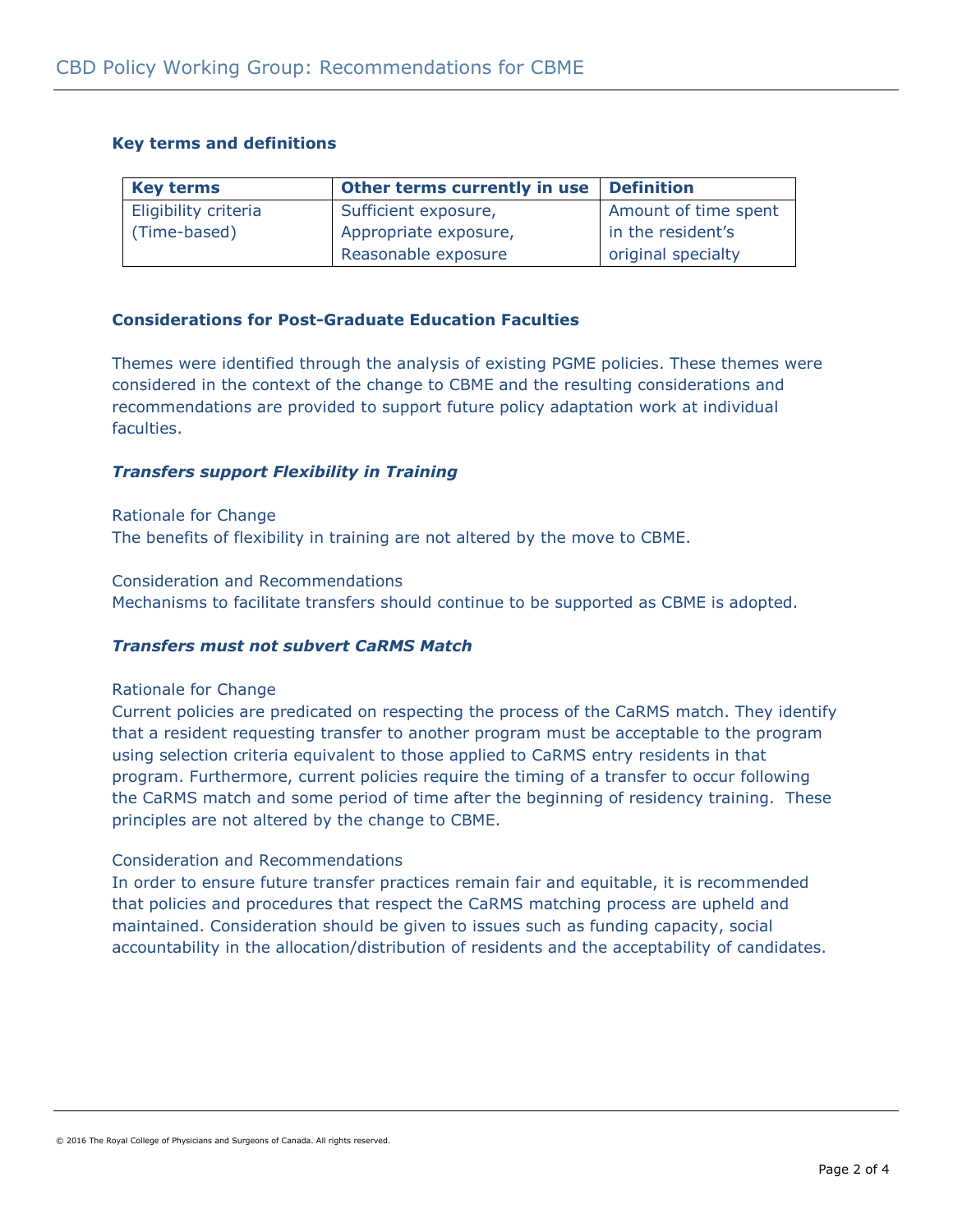## *Eligibility Criteria*

#### Rationale for Change

Current policies are based on the requirement of a minimum duration of time spent in the resident's original specialty, often at least 6 months. Although not clearly stated, it was perceived that this requirements stems from a desire to respect the CaRMS process, and to affirm the resident's "fit" in the matched discipline. In addition, many current policies require a minimum exposure to the discipline of proposed transfer; it was perceived this served the purpose of affirming the resident's choice as well as serving to assess the resident's suitability for the proposed transfer discipline. These principles are not affected by the change to CBME, but the reduced emphasis on time in training within CBME may require a change in process. Additionally, if programs move away from a very general first year with an earlier focus on the matched discipline, this may impact on timing decisions regarding transfers.

## Consideration and Recommendations

It is recommended that the concepts of adequate exposure to the current and proposed disciplines are maintained. Consideration should be given to a transition away from timefocused language to that which is more consistent with CBME. For example, language such as 'significant and/or substantial exposure as ascertained by the program director and the Postgraduate Dean is suggested.

#### *Time-based requirements for completion of current training responsibilities*

#### Rationale for Change

At present, some policies require the completion or fulfillment of existing responsibilities and/or expectations prior to the enactment of a transfer. This is currently expressed as a time-based requirement. Although not clearly stated, it was perceived that this requirement stems from the potential impact of a change in resident numbers on service commitments, resource limitations and/or organizational parameters. These principles are not affected by the change to CBME, but the reduced emphasis on time in training within CBME may require a change in the process.

#### Consideration and Recommendations

As institutions adapt their policies, consideration should be given to the impact of resident transfers on individual programs, other residents and the PGME organization as a whole. Relevant issues include but are not limited to clinical training capacity, patient care, funding capacity, and impact on other trainees (e.g. timing with other trainees, timing with other transfers).

## *Assessment of prior training for credit in new discipline*

#### Rationale for Change

Currently, a resident transferring to a new program may receive credit towards the training requirements of the new discipline for rotations successfully completed in the previous program. Formal assessment of previous training is performed by the College of Family